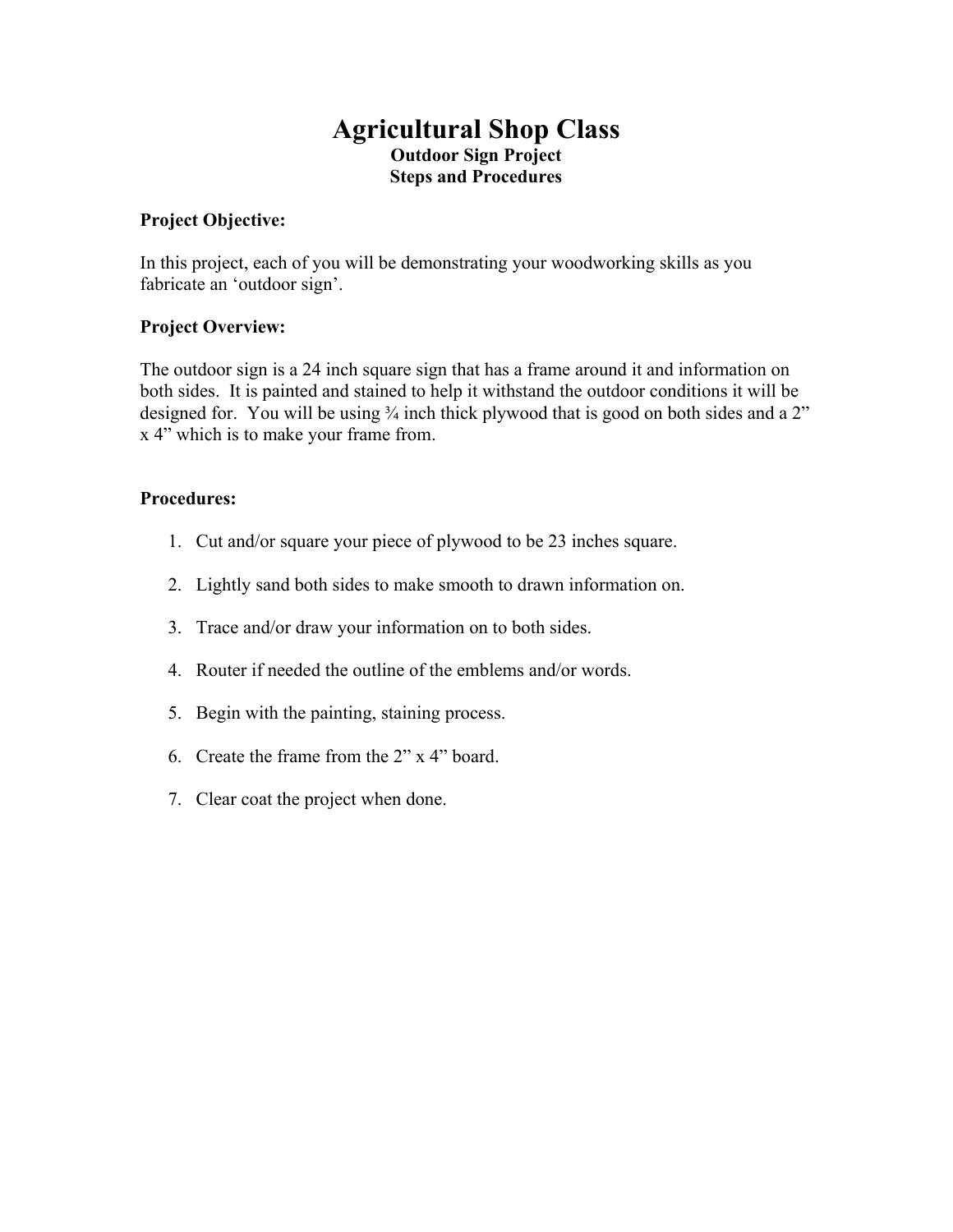## **Roland-Story Agriculture Education Agriculture Shop Class Outdoor Sign Evaluation**

Name

| <b>Evaluation</b><br>Criteria | 4-Excellent                                            | 3-Above<br>Average                                              | $2 - Average$                                                   | 1-Below<br>Average                                       |
|-------------------------------|--------------------------------------------------------|-----------------------------------------------------------------|-----------------------------------------------------------------|----------------------------------------------------------|
| Length                        | 24 inches long                                         | $1/2$ to 1 inch off                                             | 1 to 2 inch off                                                 | More than 2<br>inch off                                  |
| Painting                      | Correctly<br>applied $-$ even<br>and equal<br>coverage | Correctly<br>applied $-$ even,<br>but unequal<br>coverage       | Incorrectly<br>applied $-$<br>uneven and<br>unequal<br>coverage | Not painted.                                             |
| Finish                        | Very smooth<br>and free of<br>defects                  | Smooth with<br>some defects                                     | Rough with<br>defects                                           | Rough with<br>splits                                     |
| Appearance                    | Even with<br>correctly<br>applied paint<br>and stain   | Slightly uneven<br>with correctly<br>applied paint<br>and stain | Uneven with<br>correctly<br>applied paint<br>and stain          | Uneven with<br>paint and stain<br>applied<br>incorrectly |
| Frame                         | Equal with no<br>splits                                | Equal with less<br>than 1 splits                                | 2 to 3 splits                                                   | More than 4<br>splits                                    |

Safety used in project……………………….. 5 points possible \_\_\_\_\_\_

Questions on backside ……………………… 5 points possible \_\_\_\_\_\_

Total points earned \_\_\_\_\_\_\_\_\_\_\_\_\_\_ out of 30.